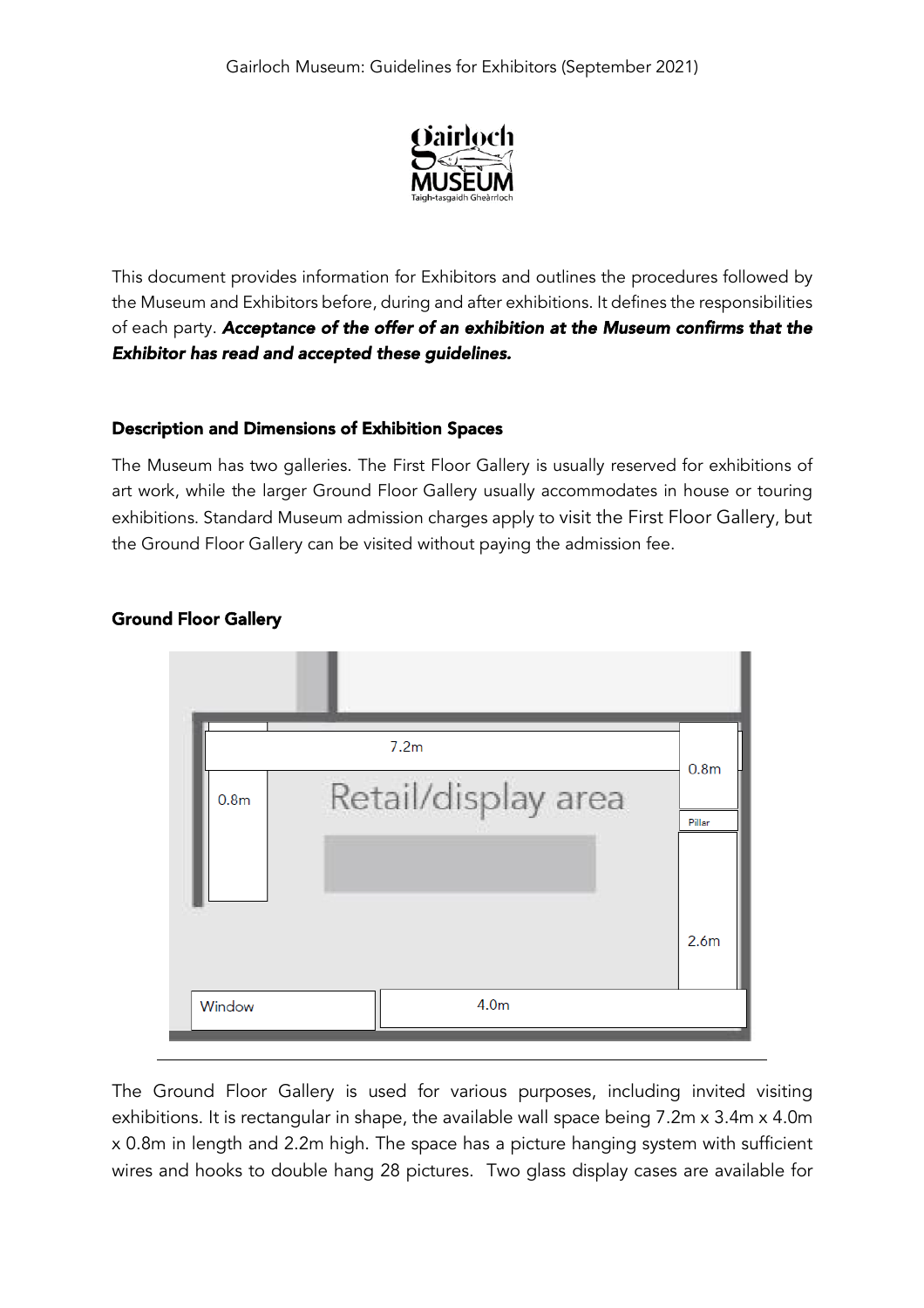use with dimensions 700mm (w) x700mm (d) x 1000mm (h). Power sockets are available on the front and back walls.

### First Floor Gallery

This square room has three usable wall lengths of 4000mm wide by 2100mm high. The fourth wall has a door in the centre with useable wall widths of 900mm and 1200mm either side. The walls are panelled with mdf panelling painted white, into which fixings can easily be attached. Two perspex display cases are available for use with dimensions 700mm (w) x700mm (d) x 1000mm (h). Power sockets are available in the centre of the floor and on the lower right of the back wall.



#### Applying to exhibit in Gairloch Museum

Invitations are invited particularly for art exhibitions but also for other (eg Cultural, Historical, Photographic) exhibitions. Exhibitions are usually on display for 6-8 weeks. Applications to exhibit should be made via the application form found on the Museum Website [www.gairlochmuseum.org](http://www.gairlochmuseum.org/)

All applications will be considered by the Exhibition Planning Group who plan at least a year in advance. Key selection criteria are outlined in the Museum s Exhibition Policy. Broad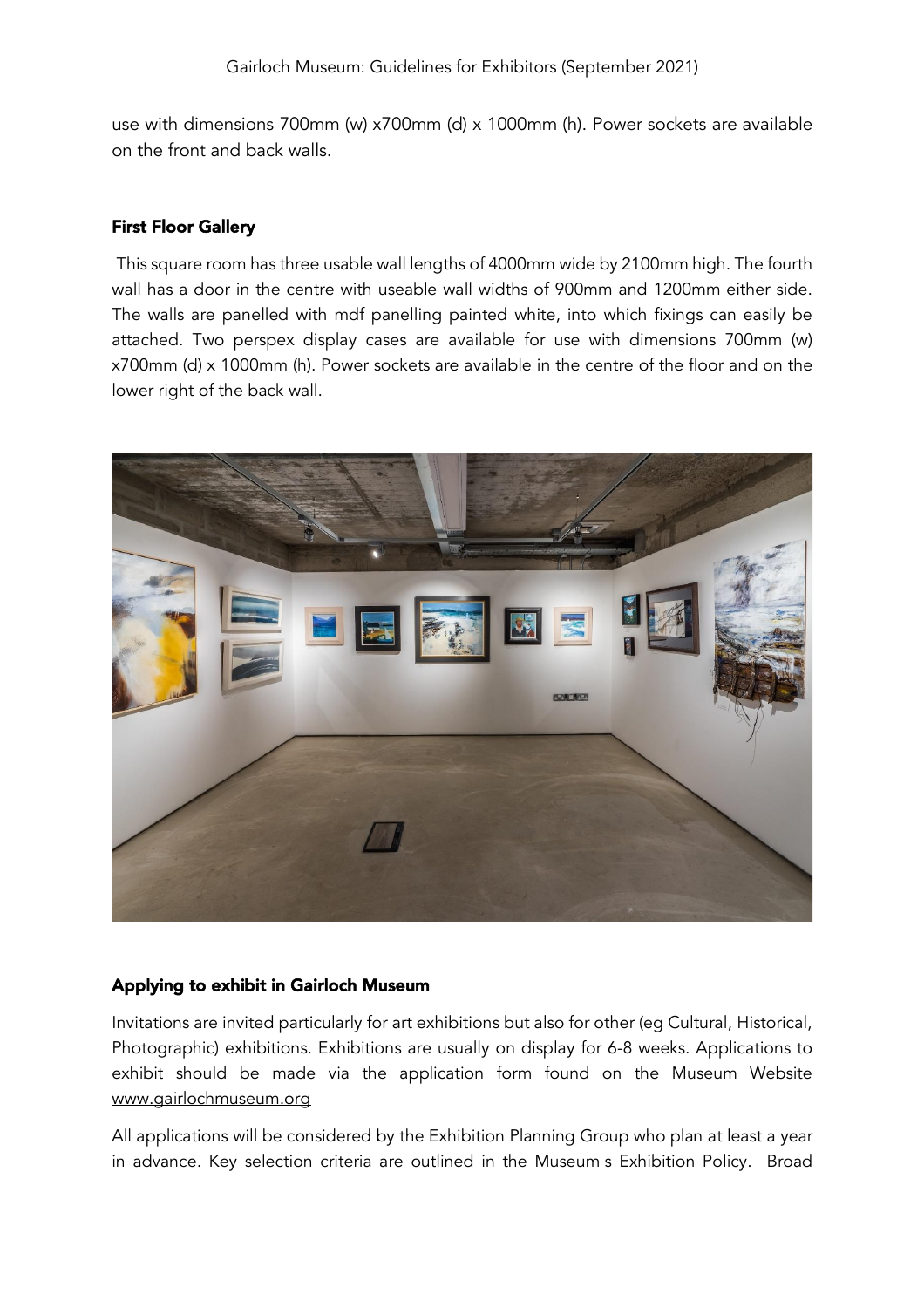factors taken into account include relevance to the Museum s cultural aims, the quality of the work and audience appeal, as well as the opportunity for associated events (workshops, talks, local involvement). Innovative forms of display are welcome.

Access to the Museum archive and photography collection, including duplication of necessary materials (e.g. for local history exhibitions) should be discussed with the Curator before an exhibition proposal is accepted.

## Installation of Exhibitions

Installation is the primary responsibility of the Exhibitor, who will be given access to the Museum s gallery for installation on days to be arranged during the week preceding the exhibition opening.

The Exhibitor is responsible for arranging transportation of any objects or materials necessary for the exhibition and is responsible for covering any associated costs.

The Museum can offer practical assistance with exhibition hanging and installation, provided this is arranged in advance. Equipment and materials for the hanging of display pieces can be provided if requested.

The Exhibitor should provide a biography to be placed on the wall with information about the Exhibitor and the exhibition.

The Exhibitor is generally responsible for supplying and covering the cost of display materials, although this should be discussed with the Exhibitions Convenor or Curator.

Where labels are being used, these should be provided by the Exhibitor.

Additional resources may be offered by the Museum, if requested, on a case-by-case basis.

## **Marketing**

The Museum will advertise and promote the exhibition using materials provided and/or approved by the artist. Details of an exhibition, including individual paintings, will generally be posted on the Museum website as well as on Social Media.

To enable online and in gallery listings and sales, a list of the artwork for sale (with prices) is required at least one week before the exhibition begins. These details can be subject to change up until the preview.

### Insurance

The Exhibitor is responsible for insuring their work while it is on display at the Museum. Artists who are members of Scottish Artists Union, the SAA and Artists Newsletter will likely have insurance as part of their membership package.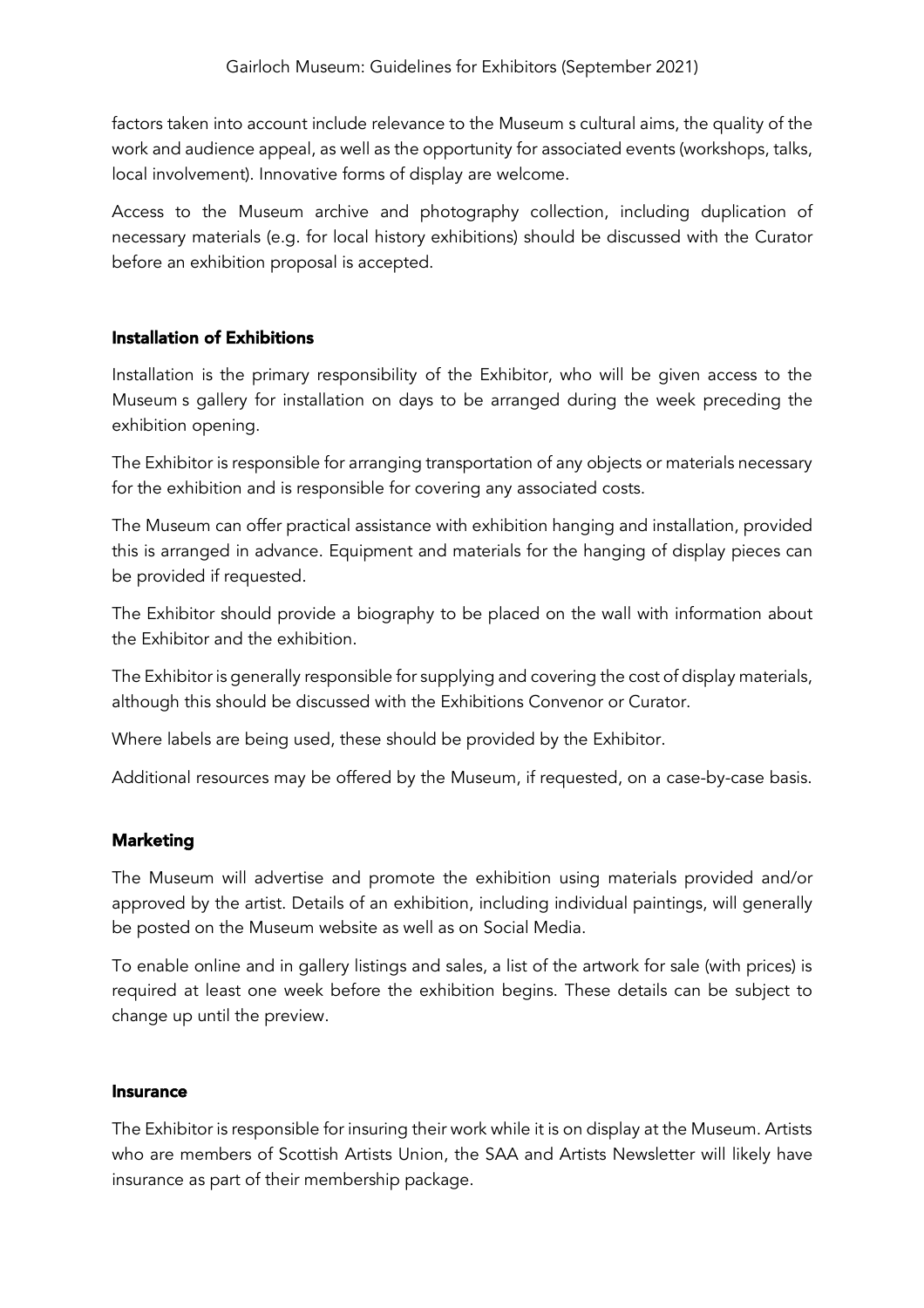# **Opening**

The standard opening day for an exhibition is Saturday.

The Museum will offer to organise a Preview Evening, usually with drinks and canapés, on the Friday preceding the Saturday public opening. The actual arrangements, including additional events (such as talks, music), invitations and costs will be discussed and agreed with the Exhibitor prior to installation. The Museum will advertise this event and issue invitations to its members. The Exhibitor may issue invitations to personal and professional contacts.

### General Management

The Museum will ensure the cleanliness of the galleries and appropriate environmental conditions. A CCTV system is in place for security purposes.

Any issues with artworks on display (such as frames or mounts failing) should be dealt with as soon as possible by the Exhibitor. The Museum will endeavour to offer assistance in resolving any issues.

The Exhibitions Convenor will liaise with the Exhibitor to arrange any associated events, such as workshops, talks and community events.

## Sales

A pricelist must be provided to the Exhibitions Convenor before the opening of the exhibition (or its Preview). Artwork that is not for sale must be identified as such.

The sale of items on display will be handled internally by **GDHM Trading Ltd**. Items sold that are part of the exhibition will be subject to a set commission fee of 35% of an item s sale value + VAT thereon at the current standard rate.

Where the method of settlement of sales incurs a transaction charge, the Museum and the Exhibitor will be responsible proportionally in line with the set commission fee.

Items for sale peripheral to the exhibition, e.g. calendars, cards and unnumbered prints, will be accepted by the Museum Shop subject to a set commission fee, normally in accordance with the rates mentioned above. Where such peripheral items are already stocked in the Museum shop, they may be accepted by the Museum at the previously agreed price. All peripheral items for sale during a temporary exhibition must be agreed with the Exhibitions Convenor in advance.

Income from the sale of artwork and any peripheral items sold (less the Museum commission and VAT on commission) will be paid to the Exhibitor no more than 5 working days after the close of the exhibition.